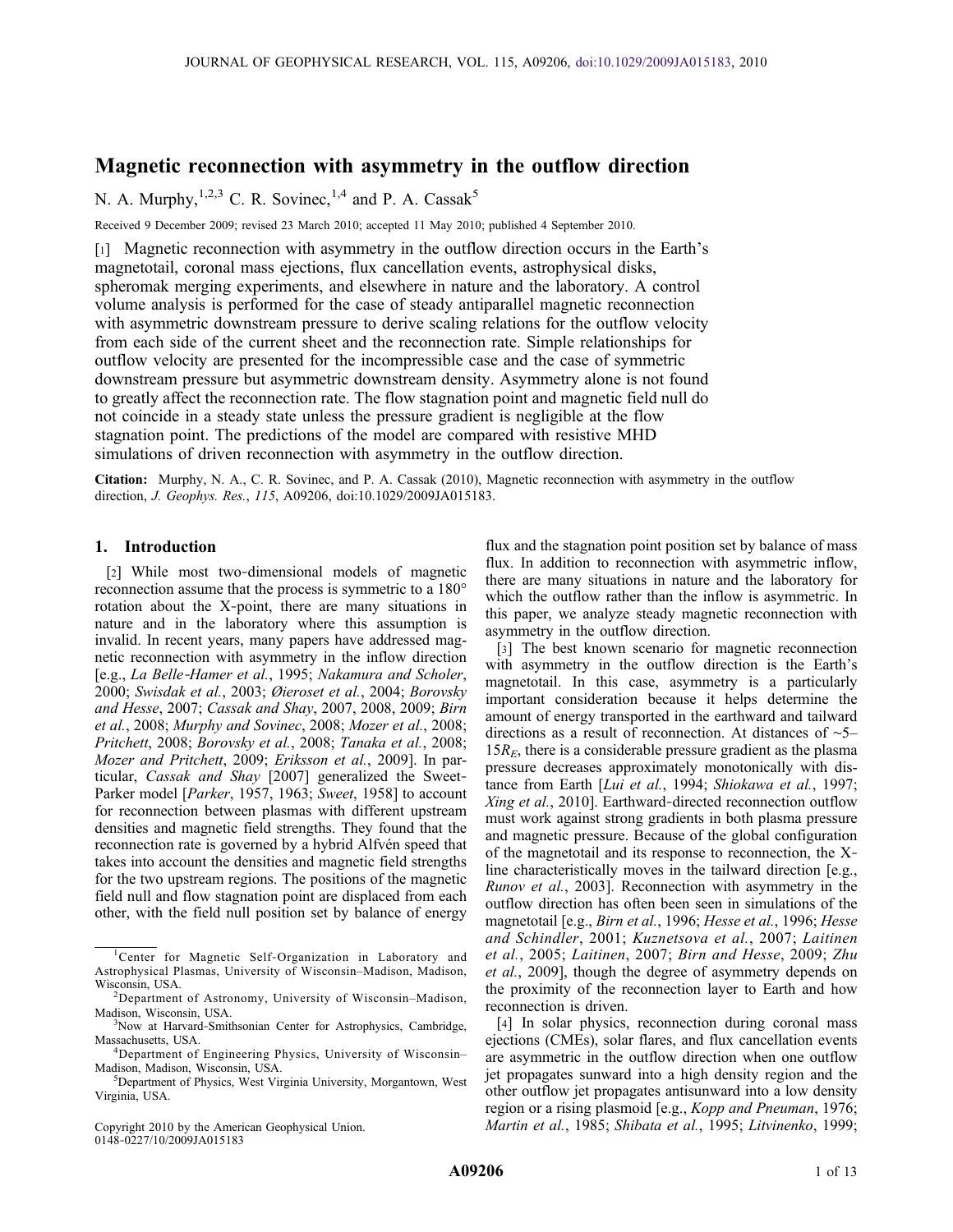Lin and Forbes, 2000; Aurass et al., 2002]. Observations of bidirectional jets in the solar atmosphere [see *Innes et al.*, 1997; Wang et al., 2007; Liu et al., 2009; Gontikakis et al., 2009] show that, despite the effects of gravity, the redshifted jet is often slower than the blueshifted jet because the redshifted jet must propagate into a higher density medium. In these events, gravity's most important effect is the establishment of a stratified medium. Current sheets forming in such a medium are likely to have strong gradients in the outflow direction for upstream density, pressure, and magnetic field strength [see *Ciaravella et al.*, 2002; *Ko et al.*, 2003; Chen et al., 2004; Bemporad et al., 2006; Lin et al., 2007, 2009; Ciaravella and Raymond, 2008; Bemporad, 2008; Vršnak et al., 2009; Saint‐Hilaire et al., 2009; Aurass et al., 2009; Schettino et al., 2010]. Seaton [2008] predicts that antisunward outflow from CME current sheets should be much quicker than the sunward outflow and that the predominant X‐line should be near the lower tip of the current sheet. Simulations of reconnection in a stratified medium show that the redshifted jet can be up to an order of magnitude slower than the blueshifted jet [Roussev et al., 2001], and that reconnection in such an atmosphere displays a more complicated velocity structure than symmetric two-dimensional reconnection [*Galsgaard and Roussev*, 2002]. Gravity itself can be an important consideration if the work done by electromagnetic forces is comparable to or less than the work done by gravity [Reeves, 2006]. Asymmetry in the outflow direction also happens when magnetic field lines in one downstream region are line‐tied while magnetic field lines in the other downstream region are open.

[5] During turbulent reconnection [e.g., *Lazarian and Vishniac*, 1999] and reconnection occurring during a turbulent cascade [e.g., Servidio et al., 2009], there will in general be many reconnection sites throughout the volume of interest. Reconnection occurring at each of these sites will in general be asymmetric in the inflow and outflow directions, as well as the out‐of‐plane direction. Reconnection processes involving multiple competing reconnection sites or multiple magnetic islands [e.g., Lee and Fu, 1986; Drake et al., 2006; J. Lin et al., 2008; Chen et al., 2009; Nakamura et al., 2010] will also likely involve asymmetry in the outflow direction, especially if the X-lines are not evenly spaced or develop at different rates.

[6] In astrophysical settings, the winds of strongly magnetized hot stars (e.g., the Bp star  $\sigma$  Ori E) can be channeled along a predominantly dipolar field to form an equatorial circumstellar disk or buildup of material [Nakajima, 1985; Cassinelli et al., 2002; Townsend and Owocki, 2005]. While the dipole field is in general dominant close to the star, recent axisymmetric simulations showed that the continual funneling of material can eventually lead to centrifugal breakout events associated with magnetic reconnection [ud-Doula et al., 2006, 2008]. In this case, the reconnection outflow is aligned with the radial direction, with one exhaust path directed towards the disk and the star and the other leading to the interstellar medium.

[7] In the laboratory, reconnection with asymmetry in the outflow direction occurs during the merging of spheromaks and in toroidal plasma configurations where the reconnection outflow is aligned with the radial direction. Relevant experiments include the Swarthmore Spheromak Experiment (SSX) [Cothran et al., 2003], the Magnetic Reconnection

Experiment (MRX) [*Yamada et al.*, 1997], and TS-3/4 at the University of Tokyo [Ono et al., 1993]. Recent spheromak merging experiments at MRX have shown that asymmetry in the outflow direction develops as a result of the Hall effect [Inomoto et al., 2006; Murphy and Sovinec, 2008]. Hybrid simulations of spheromak merging in SSX show reconnection with much stronger radially inward directed outflow [*Y. Lin et al.*, 2008]. These results suggest that considerations of asymmetry in the outflow direction are important for the interpretation of bidirectional jets recently reported in experiment [*Brown et al.*, 2006].

[8] Murphy and Sovinec [2008] presented simulations of the reconnection process in the geometry of MRX, showing that asymmetric inflow occurs during the pull mode of operation and asymmetric outflow occurs during the push mode of operation [see Yamada et al., 1997, Figure 3]. The inboard (low radius) side of the current sheet is more susceptible to buildup or depletion of density due to the lesser available volume than on the outboard (high radius) side of the current sheet. As a result of the pressure buildup at low radii during push reconnection, the X‐point is located closer to the outboard side of the current sheet than the inboard side. Consequently, the radially inward directed outflow is subjected to a stronger tension force than the radially outward directed outflow, allowing comparable outflow velocities from both the inboard and outboard sides of the current sheet (a similar effect is discussed by Galsgaard and Roussev [2002]). During several time intervals in these simulations and despite the higher pressure in the inboard downstream region, the radially inward directed outflow speed is found to be greater than the radially outward directed outflow speed. The magnetic field null and flow stagnation point are separated during both pull and push reconnection [Murphy, 2009, Figures 2.4 and 2.6]. Push reconnection is an example of how asymmetry in the outflow direction develops when outflow in one downstream region is confined more effectively than outflow in the other downstream region.

[9] Oka et al. [2008] performed particle‐in‐cell (PIC) simulations of reconnection where outflow from one end of the current sheet is impeded by a hard wall while outflow from the other end encounters no such obstruction. They found that the X‐line retreats from the wall at ∼10% of the upstream Alfvén velocity and that the reconnection rate is largely unchanged from the symmetric case. Moreover, there is a separation between the ion flow stagnation point and the magnetic field null, with the field null located further from the wall than the ion flow stagnation point. This simulation effort shows that current sheet motion can lead to an asymmetric outflow pattern [see also Rogers and Zakharov, 1995; Swisdak et al., 2003; Owen and Cowley, 1987a, 1987b; Kiehas et al., 2007, 2009].

[10] In this paper, we perform a control volume analysis for a current sheet with asymmetric downstream pressure and test the resulting scaling relations against simulations. The objectives are to determine (1) the relationship between the upstream parameters, the downstream pressures, and the reconnection outflow velocity, (2) how the reconnection rate is affected by asymmetric downstream pressure, and (3) what sets the positions of the magnetic field null and flow stagnation point. In section 2, we write the equations of resistive magnetohydrodynamics (MHD) in a time‐ independent integral form that is amenable to a control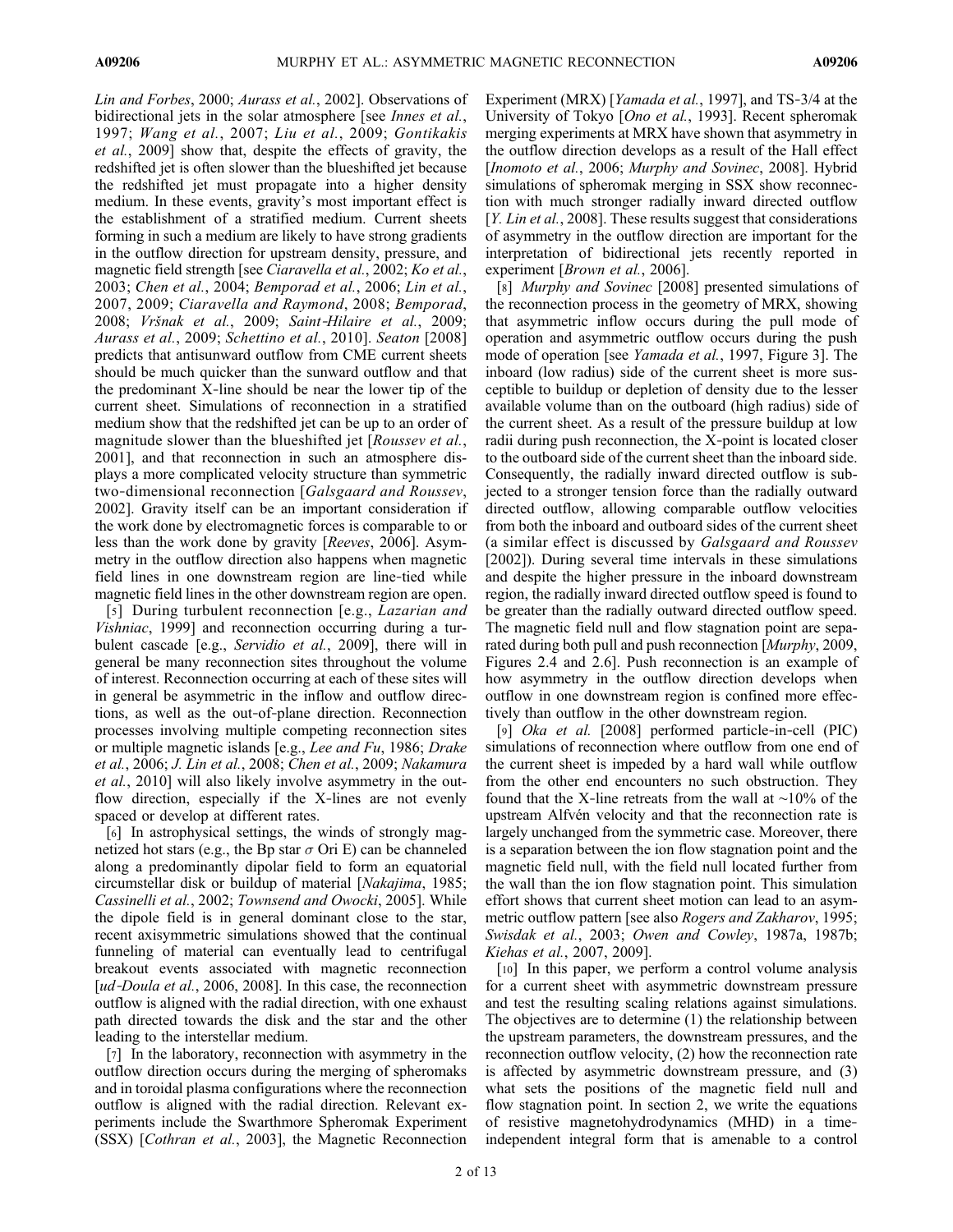volume analysis. In section 3, we review the effects of symmetric downstream pressure on antiparallel reconnection and develop scaling relations for a current sheet with asymmetric downstream pressure. In section 4, we test the scaling relations derived in section 3 against resistive MHD simulations of reconnection with asymmetry in the outflow direction. In section 5, we provide a discussion and summarize our results. A similar analysis for reconnection in cylindrical geometry with outflow aligned with the radial direction is presented by Murphy [2009, section 3.4].

#### 2. Equations of Magnetohydrodynamics

[11] The equations of resistive MHD in conservative form [e.g., Goedbloed and Poedts, 2004, pp. 165–166] are

$$
\frac{\partial \rho}{\partial t} + \nabla \cdot (\rho \mathbf{V}) = 0,\tag{1}
$$

$$
\frac{\partial(\rho \mathbf{V})}{\partial t} + \nabla \cdot \left[ \rho \mathbf{V} \mathbf{V} + \left( p + \frac{B^2}{2\mu_0} \right) \hat{\mathbf{I}} - \frac{\mathbf{B} \mathbf{B}}{\mu_0} \right] = 0, \quad (2)
$$

$$
\frac{\partial \mathcal{E}}{\partial t} + \nabla \cdot \left[ \left( \frac{\rho V^2}{2} + \frac{\gamma}{\gamma - 1} p \right) \mathbf{V} + \frac{\mathbf{E} \times \mathbf{B}}{\mu_0} \right] = 0, \quad (3)
$$

$$
\frac{\partial \mathbf{B}}{\partial t} + \nabla \times \mathbf{E} = 0, \tag{4}
$$

$$
\mu_0 \mathbf{J} = \nabla \times \mathbf{B},\tag{5}
$$

$$
\mathbf{E} + \mathbf{V} \times \mathbf{B} = \eta \mathbf{J},\tag{6}
$$

where  $\bf{B}$  is the magnetic field,  $\bf{E}$  is the electric field,  $\bf{V}$  is the bulk plasma velocity, **J** is the current density,  $p$  is the plasma pressure,  $\rho$  is mass density,  $\eta$  is the plasma resistivity,  $\mathcal{E} = \rho V^2/2 + p/(\gamma - 1) + B^2/2\mu_0$  is the total energy density, and  $\gamma$  is the ratio of specific heats. The identity dyadic tensor is given by  $I = \hat{\mathbf{x}} \hat{\mathbf{x}} + \hat{\mathbf{y}} \hat{\mathbf{y}} + \hat{\mathbf{z}} \hat{\mathbf{z}}$ . Equation (3) includes the internal energy flux,  $pV/(\gamma - 1)$ , and the mechanical work done on or by the plasma by pressure gradients while moving,  $pV$ .

[12] Following the approach presented by *Cassak and* Shay [2007], we assume a steady-state system, integrate over an arbitrary closed volume  $V$  bounded by the surface  $S$ , and use the divergence theorem to write the continuity, momentum, and energy equations as

$$
\oint_{\mathcal{S}} d\mathbf{S} \cdot (\rho \mathbf{V}) = 0,\tag{7}
$$

$$
\oint_{S} d\mathbf{S} \cdot \left[ \rho \mathbf{V} \mathbf{V} + \left( p + \frac{B^2}{2\mu_0} \right) \hat{\mathbf{i}} - \frac{\mathbf{B} \mathbf{B}}{\mu_0} \right] = 0, \tag{8}
$$

$$
\oint_{\mathcal{S}} d\mathbf{S} \cdot \left[ \left( \frac{\rho V^2}{2} + \frac{\gamma p}{\gamma - 1} \right) \mathbf{V} + \frac{\mathbf{E} \times \mathbf{B}}{\mu_0} \right] = 0, \tag{9}
$$

where  $dS$  is a differential area element pointing in the outward normal direction to  $S$ . Similarly, with the help of Stokes' theorem, equation (4) leads to

$$
\oint_{\mathcal{S}} d\mathbf{S} \times \mathbf{E} = 0. \tag{10}
$$

Equations  $(7)$ – $(10)$  are valid for any arbitrary closed volume, provided a steady‐state has been achieved. These surface integrals are evaluated in section 3 to investigate magnetic reconnection with asymmetry in the outflow direction.

#### 3. Scaling Relations

[13] The Sweet-Parker model describes symmetric steadystate antiparallel magnetic reconnection in the resistive MHD framework when compressibility, viscosity, and downstream pressure are unimportant. In this section, we extend these results to account for reconnection with asymmetric downstream pressure. After reviewing the effects of symmetric downstream pressure on the reconnection process in section 3.1, we consider the case of asymmetric downstream plasma pressure in section 3.2. We then investigate the internal structure of such a current sheet in section 3.3.

#### 3.1. Effects of Symmetric Downstream Pressure

[14] The effects of symmetric downstream pressure on a Sweet-Parker current sheet are discussed by Priest and Forbes [2000, pp. 123–126]. Presently, we review their results using the approach that we employ later this section for a current sheet with asymmetric downstream pressure while relaxing their assumptions regarding compressibility [see also Parker, 1963; Chae et al., 2003; Litvinenko and Chae, 2009]. The characteristic parameters used in this derivation are:  $B_{in}$ , upstream magnetic field strength;  $V_{in}$ , plasma inflow velocity;  $V_{out}$ , plasma outflow velocity;  $p_{in}$ , upstream plasma pressure;  $p_{out}$ , downstream plasma pressure;  $\rho_{in}$ , upstream plasma density;  $\rho_{out}$ , downstream plasma density;  $J_{\nu}$ , out-of-plane current density inside the layer;  $E_{\nu}$ , out‐of‐plane electric field; L, current sheet half‐length; and  $\delta$ , current sheet half-thickness. We define x as the outflow direction,  $y$  as the direction into the plane, and  $z$  as the inflow direction.

[15] Everywhere except within the reconnection layer, the ideal Ohm's law is approximately valid. By assuming a steady state the electric field is constant and given by

$$
E_y = V_{in} B_{in}.\tag{11}
$$

Since  $B_x$  reverses over a distance of ~ 2 $\delta$ , Ampere's law gives

$$
J_y \sim \frac{B_{in}}{\mu_0 \delta}.\tag{12}
$$

Matching the resistive electric field inside the layer with the ideal electric field outside the layer gives

$$
V_{in} \sim \frac{\eta}{\mu_0 \delta}.\tag{13}
$$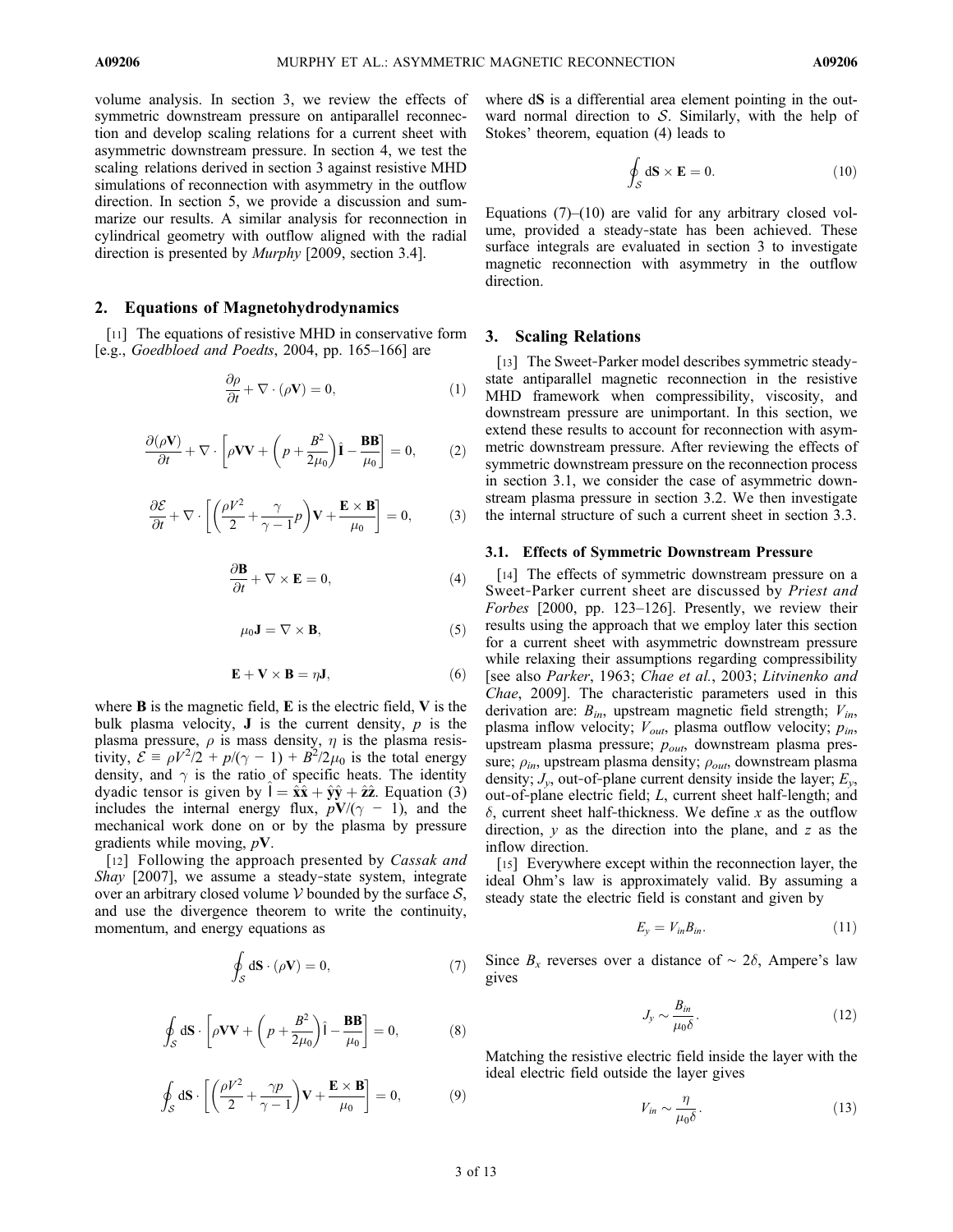

Figure 1. Sweet-Parker-like reconnection with asymmetric downstream pressure and a pressure gradient through the current sheet. The solid vertical bar inside the current sheet (marked 's') represents the flow stagnation point and the dashed vertical bar (marked 'n') represents the magnetic field null.

[16] Evaluating the conservation of mass relation given in equation (7) over the entire volume of the current sheet yields the relation

$$
\rho_{in}V_{in}L \sim \rho_{out}V_{out}\delta. \tag{14}
$$

[17] The conservation of momentum surface integral given in equation (8) is satisfied by any distribution of fluxes with the assumed symmetry when integrating over the outer boundary of the current sheet. Evaluating the conservation of energy relation given in equation (9) yields the relation

$$
V_{in}L\left(\alpha p_{in} + \frac{B_{in}^2}{\mu_0}\right) \sim V_{out}\delta\left(\alpha p_{out} + \frac{\rho_{out}V_{out}^2}{2}\right),\qquad(15)
$$

where  $\alpha \equiv \gamma/(\gamma - 1)$ . Assuming  $\delta \ll L$ , the upstream kinetic energy and downstream Poynting flux can be neglected because they are second order small in powers of  $\delta/L$ . Dividing equation (15) by equation (14) and rearranging gives the scaling relation

$$
V_{out}^2 \sim V_A^2 - \alpha \left(\frac{p_{out}}{\rho_{out}} - \frac{p_{in}}{\rho_{in}}\right),\tag{16}
$$

where  $V_A = B_{in} / \sqrt{\mu_0 \rho_{in}}$  is the upstream Alfvén speed and we ignore factors of order unity. This reduces to equation (4.26) of Priest and Forbes [2000] to within a factor of two. The term  $\alpha p/\rho$  is the enthalpy per unit mass. Using equation (13), the scaling for the dimensionless reconnection rate can then be written as

$$
\frac{V_{in}}{V_A} \sim \frac{1}{S^{1/2}} \sqrt{\frac{\rho_{out}}{\rho_{in}}} \left[ 1 - \frac{\alpha}{V_A^2} \left( \frac{p_{out}}{\rho_{out}} - \frac{p_{in}}{\rho_{in}} \right) \right]^{1/4} \tag{17}
$$

where  $S = \mu_0 L V_A / \eta$  is the Lundquist number. The reconnection rate depends weakly on the downstream pressure except when the bracketed quantity is close to zero. The Sweet-Parker scalings of  $V_{out} \sim V_A$  and  $V_{in}/V_A \sim S^{-1/2}$  are recovered when  $\rho_{out}/\rho_{in}$  and the quantity in brackets are independent of S. We also see that when compression makes the outflow density larger than the inflow density, it relaxes the usual bottleneck from flow moving through the reconnection region.

### 3.2. Effects of Asymmetric Downstream Pressure

[18] We now consider a current sheet with symmetric inflow but with asymmetric outflow and downstream pressure. In this framework, it is necessary to assume that the current sheet position and structure is steady within the inertial reference frame of the X‐line. For example, reconnection could be externally driven in such a way that constrains the position of the current sheet. The setup of this problem is shown in Figure 1. Throughout this analysis, subscripts  $L$  and  $R$  indicate that the variable represents the characteristic downstream value of a field for the left and right sides of the current sheet.

[19] To proceed, we evaluate the surface integrals given in equations (7)–(9) over the whole volume of the current sheet depicted in Figure 1. The conservation of mass surface integral given in equation (7) yields the relation

$$
2L\rho_{in}V_{in} \sim \rho_L V_L \delta + \rho_R V_R \delta. \tag{18}
$$

We assume for simplicity that the left and right sides of the current sheet have the same thickness.

[20] Evaluating the component of the conservation of momentum surface integral given in equation (8) in the outflow direction yields a relation between the plasma pressures and momentum fluxes from each exit of the reconnection layer,

$$
\rho_L V_L^2 + p_L \sim \rho_R V_R^2 + p_R. \tag{19}
$$

Equation (19) assumes that the net contribution by magnetic tension towards momentum balance in the outflow direction is small. However, magnetic tension does not need to be negligible throughout the volume of integration for this relationship to hold. Rather, tension need only either be negligible along the boundary or contribute along the boundary evenly in both outflow directions. If the upstream magnetic field is not parallel to the boundaries along  $z = \pm \delta$ in a way which is not symmetric in the outflow direction, tension will provide an additional contribution. For example, a nonzero net contribution from magnetic tension is expected when the predominant X-line is located near one end of the current sheet. Hence we caution that equation (19) may not include all relevant contributions. Downstream magnetic pressure is neglected because it is normally expected to be second order in powers of  $\delta/L$ , but it can be important when the global magnetic field configuration contains a large vertical component that impedes outflow from one side of the current sheet [e.g., Inomoto et al., 2006; Murphy and Sovinec, 2008]. The momentum flux  $\rho$ VV into the current sheet is expected to significantly contribute to momentum balance in the outflow direction only when the outflow component of the inflow velocity is of the same order as the outflow velocities. Momentum balance must be met in both the inflow and outflow directions simultaneously in order for the assumption of time-independence to be valid.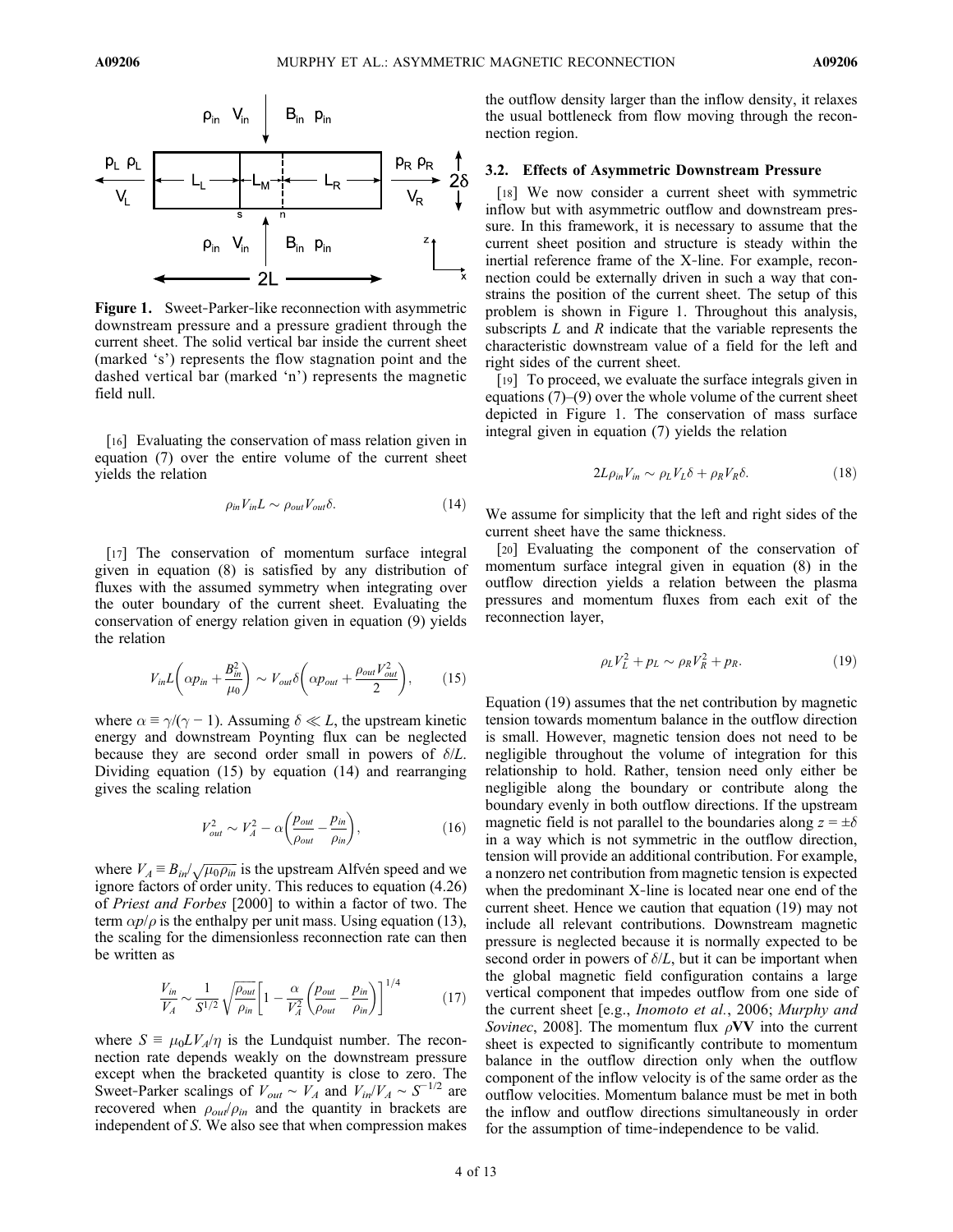[21] Using the expression for the electric field given in equation (11), the energy conservation integral (9) provides the relation

$$
2LV_{in}\left(\alpha p_{in} + \frac{B_{in}^2}{\mu_0}\right) \sim V_L \delta\left(\alpha p_L + \frac{\rho_L V_L^2}{2}\right) + V_R \delta\left(\alpha p_R + \frac{\rho_R V_R^2}{2}\right).
$$
\n(20)

The above relation neglects upstream kinetic energy and the Poynting flux out of the layer. As in equation (15), this is justified when  $\delta \ll L$ .

[22] By using equation (18) to eliminate  $2LV_{in}$  from equation (20) and equation (19) to eliminate  $V_R$ , we arrive at the following cubic relationship which can be solved for  $V_L^2$ ,

$$
0 \sim C_{6L} V_L^6 + C_{4L} V_L^4 + C_{2L} V_L^2 + C_{0L}, \qquad (21)
$$

where we do not explicitly assume the nature of the dissipation mechanism. The coefficients for the above equation are functions of the upstream magnetic field strength as well as the upstream and downstream densities and pressures, and are given by

$$
C_{6L} \equiv \frac{1}{4} \left( \frac{\rho_L^3}{\rho_R} - \rho_L^2 \right),\tag{22}
$$

$$
C_{4L} \equiv \frac{\rho_L^2}{\rho_R} \left( \alpha p_R - \frac{3}{4} \Delta p \right) - \alpha \rho_L p_L \tag{23}
$$

$$
C_{2L} \equiv \rho_L(\rho_R - \rho_L)c_{in}^4 + 2\rho_L\Delta p(1 - \alpha)c_{in}^2 - \alpha^2 p_L^2
$$

$$
+ \alpha^2 p_R^2 \left[ \frac{\rho_L}{\rho_R} \left( 1 - \frac{\Delta p}{2\alpha p_R} \right) \left( 1 - \frac{3\Delta p}{2\alpha p_R} \right) \right]
$$
(24)

$$
C_{0L} \equiv -\rho_R \Delta p \left[ c_{in}^2 - \frac{1}{2} \left( \frac{2\alpha p_R - \Delta p}{\rho_R} \right) \right]^2, \tag{25}
$$

where the velocity  $c_{in}$  is defined as

$$
c_{in}^2 \equiv \frac{B_{in}^2}{\mu_0 \rho_{in}} + \alpha \frac{p_{in}}{\rho_{in}},
$$
\n(26)

and we define the pressure difference  $\Delta p$  as

$$
\Delta p \equiv p_R - p_L. \tag{27}
$$

[23] Equation (21) was derived assuming that the scaling factors given in equations (18)–(20) are unity. If this is not the case, then if  $\xi$  is equal to the right hand side divided by the left hand side of equation (18), and  $\zeta$  is equal to the right hand side divided by the left hand side of equation (20), then the transformation  $c_{in}^2 \rightarrow (\zeta/\xi)c_{in}^2$  will algebraically account for scaling factors that are not unity in equations (18) and (20) for equation (21).

[24] Equation (21) simplifies for some special cases. When  $\rho_L = \rho_R \equiv \rho_{out}$ , the coefficient  $C_{6L}$  vanishes, leaving a quadratic equation in  $V_L^2$ . In the incompressible limit with  $\rho_{in}$  =

$$
V_{L,R}^2 \sim \sqrt{4\left(c_{in}^2 - \frac{\overline{p}}{\rho}\right)^2 + \left(\frac{\Delta p}{2\rho}\right)^2} \pm \frac{\Delta p}{2\rho},\tag{28}
$$

where the plus and minus signs refer to  $V<sub>L</sub>$  and  $V<sub>R</sub>$ , respectively, and we define the average downstream pressure  $\overline{p}$  as

 $\rho_L = \rho_R \equiv \rho$  and  $\alpha = 1$ , the solution becomes

$$
\overline{p} \equiv \frac{p_L + p_R}{2}.
$$
\n(29)

Equation (28) gives the expected result that the outflow speed is slower on the side with higher downstream pressure.

[25] Next, consider the special case with  $p_L = p_R = p_{out}$ , but where the downstream densities can be different. In this case,  $C_{0L}$  vanishes, again leaving a quadratic equation. The solution is

$$
V_{L,R}^2 \sim c_{in}^2 \sqrt{\frac{\rho_{R,L}}{\rho_{L,R}}} - \alpha \frac{p_{out}}{\rho_{L,R}},
$$
\n(30)

where we ignore factors of order unity. This equation shows that the outflow speed is higher on the low density side. The scalings presented in equations (28) and (30) both reduce to the scaling in equation (16) in the symmetric limit as they should.

[26] Equations  $(21)$ ,  $(28)$ , and  $(30)$  are derived solely from the scaling relations for conservation of mass, energy, and momentum without explicitly assuming a dissipation mechanism [see also Cassak and Shay, 2007]. By using equations (13) and (18) (and consequently assuming resistive dissipation inside the current sheet), the inflow speed can be written as

$$
\frac{V_{in}}{V_A} \sim \sqrt{\frac{V_L + V_R}{2V_A S}}.\tag{31}
$$

Using equations (11) and (31), the reconnection rate is

$$
E_y \sim B_{in} \sqrt{\frac{\eta (V_L + V_R)}{2\mu_0 L}}.\tag{32}
$$

[27] Solutions of equation (28) for  $V_L$  as a function of  $p_L$  –  $p_{in}$  and  $p_R - p_{in}$  in units of the upstream magnetic pressure are presented in Figure 2 for the incompressible limit. The value for  $V_R$  can be found by switching the values for  $p_L$  −  $p_{in}$  and  $p_R - p_{in}$ . We see that the outflow velocity from one end does not depend strongly on the downstream pressure from the opposite end. In fact, reconnection events (e.g., in the solar atmosphere) do not require bidirectional outflow jets traveling at the Alfvén speed. Rather, in the presence of asymmetric downstream pressure, there can be one Alfvénic jet and one sub‐Alfvénic jet [see also Roussev et al., 2001; Ding et al., 2010]. As shown by the widely spaced contours in Figure 3, the normalized reconnection rate  $S^{1/2}V_{in}/V_A$  =  $\sqrt{(V_L + V_R)/2V_A}$  is only weakly dependent on the differ-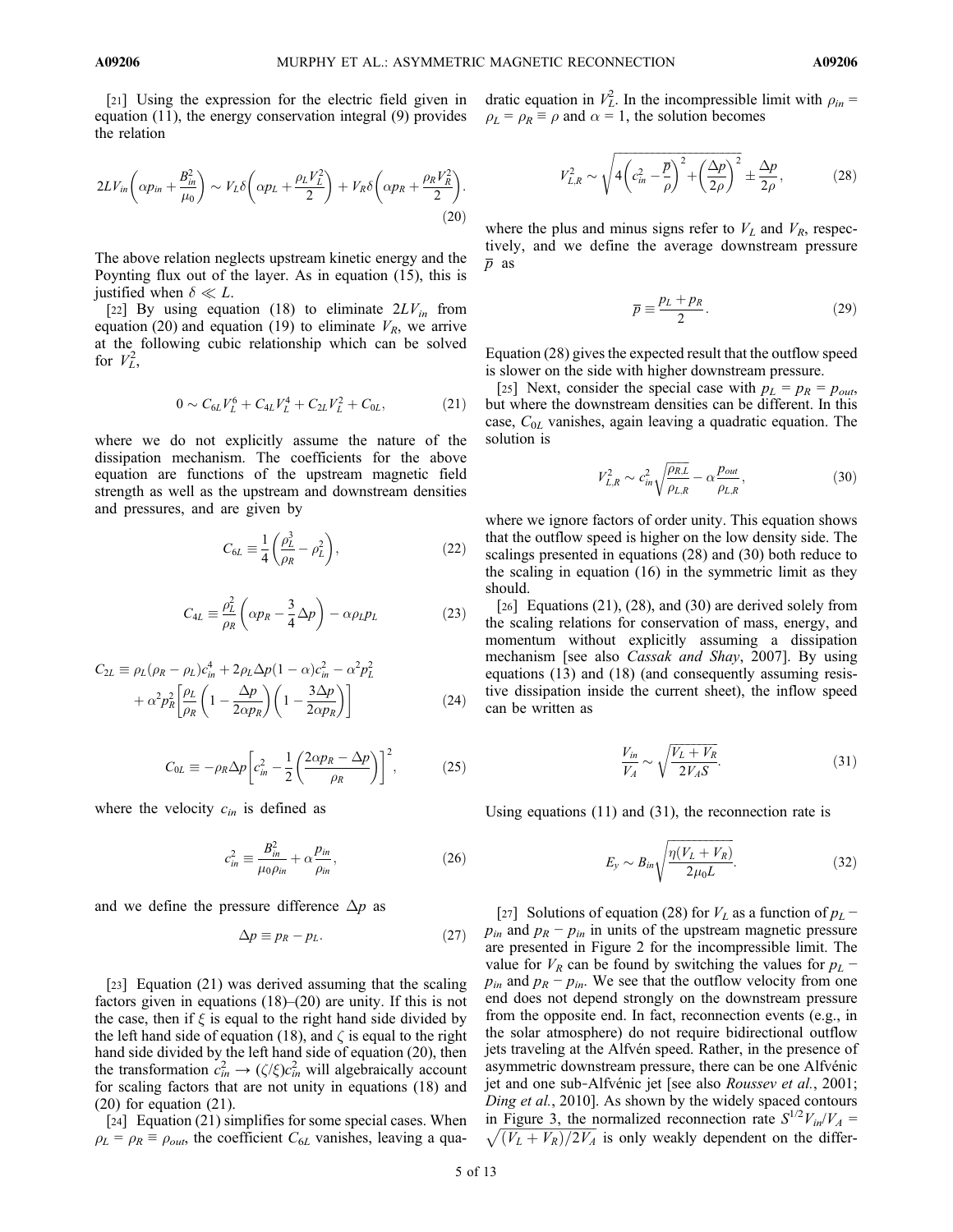

Figure 2. Contours of the outflow velocity from the left side of the current sheet,  $V_L/V_A$ , calculated from equation (28) as a function of  $p_L - p_{in}$  and  $p_R - p_{in}$  for the incompressible case. Contours are separated by 0.2. Figures 2–4 assume that the scaling factors for equations (18)–(20) are unity.



**Figure 3.** Contours of the normalized reconnection rate, given by  $S^{1/2}V_{in}/V_A = \sqrt{(V_L + V_R)/2V_A}$ , as a function of  $p_L - p_{in}$  and  $p_R - p_{in}$  and calculated using equation (28) to find  $V_L$  and  $V_R$  for the incompressible case. Contours are separated by 0.2.

ence in downstream pressures. This conclusion is consistent with the simulations of X-line retreat reported by Oka et al. [2008], in which the reconnection rate is not greatly affected when outflow from one reconnection jet is impeded by the presence of an obstacle while the other outflow jet has no such obstruction.

[28] Figure 4 shows solutions for the incompressible case as a function of  $p_L - p_{in}$  for fixed  $p_R - p_{in} = B_{in}^2/2\mu_0$ . The outflow velocities, calculated using equation (28) and shown in Figures 4a and 4b, illustrate the weak dependence that downstream pressure from one side of the current sheet has on the outflow velocity from the other side of the current sheet. Figures 4c and 4d consider the limiting case where L is prescribed by external influences on geometry and  $V_{in}$ varies as a function of  $p<sub>L</sub>$  and  $p<sub>R</sub>$ . The normalized reconnection rate, seen in Figure 4c, changes modestly despite the



**Figure 4.** A solution slice along  $p_R - p_{in} = B_{in}^2/2\mu_0$  for different values of  $p_L - p_{in}$  for the incompressible case. Shown **Figure 4.** A solution slice along  $p_R - p_{in} = B_{in}^2/2\mu_0$  for difare (a)  $V_L/V_A$ , (b)  $V_R/V_A$ , (c)  $S^{1/2}V_{in}/V_A = \sqrt{(V_L + V_R)/2V_A}$ , (d)  $\delta/\delta_0$ , and (e)  $L/L_0$ . Figures 4c and 4d describe the limiting case where  $L$  is prescribed by the global geometry and that  $V_{in}$  is free to vary, whereas Figure 4e assumes that  $V_{in}$  is prescribed externally and that L is free to vary.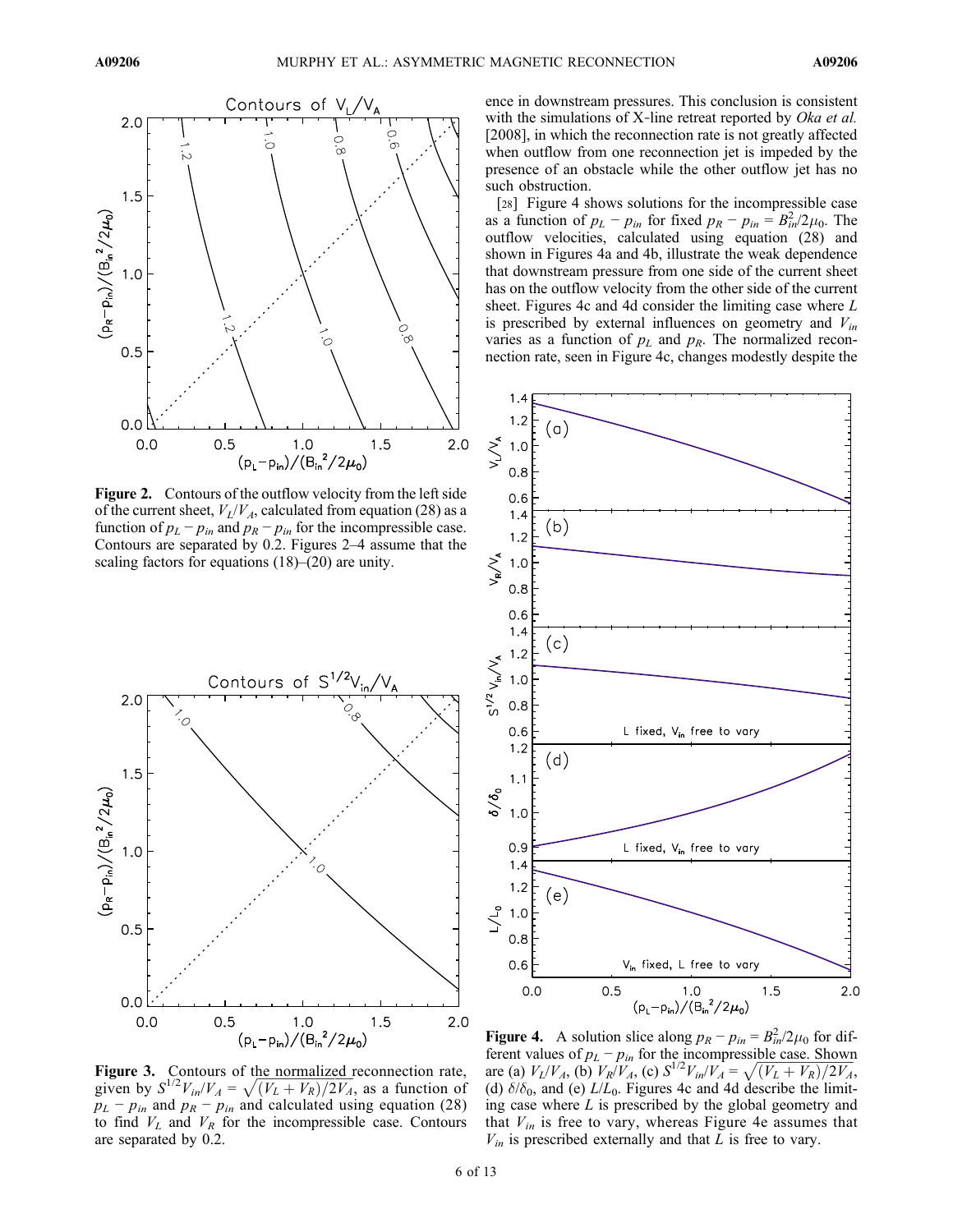large change in  $p_L$ . Defining  $\delta_0 \equiv \sqrt{\eta L / \mu_0 V_A}$ , we see that  $\delta/\delta_0 = \sqrt{2V_A/(V_L + V_R)}$  increases with  $p_L$ . The increased current sheet thickness slows the reconnection rate slightly by equation (13). Figure 4e considers a different limiting case for which  $V_{in}$  is prescribed due to external driving of reconnection and L varies as a function of  $p<sub>L</sub>$  and  $p<sub>R</sub>$  to maintain the same reconnection rate. For this case,  $\delta$  is given by equation (13) and is independent of downstream pressure. Defining  $L_0 \equiv \eta V_A / \mu_0 V_{in}^2$ , the normalized length is given by  $L/L_0 = (V_L + V_R)/2V_A$ . Figure 4e shows that greater downstream pressure reduces the length of the current sheet for this case, and hence the throughput of mass, in response to greater downstream pressure.

#### 3.3. Internal Structure

[29] Now that the global quantities associated with a current sheet with asymmetric downstream pressure can be found, we turn our attention to the internal structure of the current sheet. It has been observed in simulations that asymmetry in the outflow direction can lead to a separation of the X-line and flow stagnation point [e.g., *Laitinen et al.*, 2005; Laitinen, 2007]. Therefore, we divide the current sheet into three regions of lengths  $L_L$ ,  $L_M$ , and  $L_R$ , with boundaries at the flow stagnation point and magnetic field null as indicated in Figure 1. The length  $L_M$  is the distance between the magnetic field null and the flow stagnation point, which we will see need not be zero. The full length of the current sheet, 2L, is given by

$$
2L = L_L + L_M + L_R. \tag{33}
$$

[30] For the rest of this section we assume for simplicity that the upstream fields are describable by approximately uniform values and that the current sheet thickness is approximately constant throughout the diffusion region. While in general there will be some variation of these quantities along the outflow direction, this assumption allows us to perform a straightforward analysis of the internal structure of a simple asymmetric current sheet.

[31] As in the model by *Cassak and Shay* [2007], the position of the flow stagnation point is set by conservation of mass. Evaluating equation (7) for the three sections of the current sheet presented in Figure 1 yields the conservation of mass relations

$$
\rho_{in}V_{in}L_L \sim \rho_L V_L \delta, \qquad (34)
$$

$$
\rho_{in}V_{in}L_M \sim \rho_n V_n \delta,
$$
\n(35)

$$
\rho_{in}V_{in}(L_M + L_R) \sim \rho_R V_R \delta. \tag{36}
$$

where  $\rho_n$  is the density and  $V_n$  is the outflow component of velocity at the magnetic field null. The location of the flow stagnation point can be derived from equations (33), (34), and (36), and is given by the relations

$$
L_L \sim 2L \left( \frac{\rho_L V_L}{\rho_L V_L + \rho_R V_R} \right),\tag{37}
$$

$$
L_M + L_R \sim 2L \left( \frac{\rho_R V_R}{\rho_L V_L + \rho_R V_R} \right). \tag{38}
$$

[32] Evaluating the conservation of energy surface integral given in equation (9) in a similar way yields

$$
V_{in}L_{L}\left[\alpha p_{in} + \frac{B_{in}^{2}}{\mu_{0}}\right] + V_{in}\delta\left(\frac{B_{in}B_{s}}{\mu_{0}}\right) \sim V_{L}\delta\left[\alpha p_{L} + \frac{\rho_{L}V_{L}^{2}}{2}\right], \quad (39)
$$

$$
V_{in}L_M\left[\alpha p_{in} + \frac{B_{in}^2}{\mu_0}\right] \sim V_{in}\delta\left(\frac{B_{in}B_s}{\mu_0}\right) + V_n\delta\left[\alpha p_n + \frac{\rho_n V_n^2}{2}\right], \quad (40)
$$

$$
V_{in}L_R\left[\alpha p_{in} + \frac{B_{in}^2}{\mu_0}\right] + V_n\delta\left[\alpha p_n + \frac{\rho_n V_n^2}{2}\right] \sim V_R\delta\left[\alpha p_R + \frac{\rho_R V_R^2}{2}\right],\tag{41}
$$

where  $B_s$  is the vertical magnetic field strength at the flow stagnation point. When the magnetic field null and flow stagnation point are separated, there is a Poynting flux across the flow stagnation point and a kinetic energy flux across the magnetic field null.

[33] While, in principle, equations (39)–(41) can be used with additional relations to solve for  $L_L$ ,  $L_M$ , and  $L_R$ , we proceed using an alternate argument to find the separation between the magnetic field null and flow stagnation point. In a steady state, the outflow component of the momentum equation along  $z = 0$  reduces to

$$
\rho V_x \frac{\partial V_x}{\partial x} = \frac{B_z}{\mu_0} \frac{\partial B_x}{\partial z} - \frac{\partial p}{\partial x},\tag{42}
$$

where we assume that the magnetic pressure inside the current sheet is small compared to magnetic tension. At the flow stagnation point, the magnetic tension force must cancel the pressure gradient force in a steady‐state system. Moreover, the magnetic field null is colocated with the flow stagnation point in a steady state only when there is no pressure gradient at the magnetic field null.

[34] To quantify this, define  $x_n$  as the position of the magnetic field null and  $x_s$  as the position of the flow stagnation point. By definition,  $x_s$  is given by  $V_x(x_s) \equiv 0$ . Evaluating equation (42) at the flow stagnation point using equation (12) gives

$$
\frac{B_s(x_s)}{\mu_0} \frac{B_{in}}{\delta} \sim \frac{\partial p}{\partial x}\bigg|_{x=x_s}.
$$
\n(43)

Using that  $B_z(x_n) \equiv 0$ , a Taylor expansion to first order yields

$$
B_z(x_s) \simeq (x_s - x_n) \frac{\partial B_z}{\partial x}\bigg|_{x=x_n}.
$$
\n(44)

Hence, we can approximate the distance between the flow stagnation point and the magnetic field null for a steady state,

$$
L_M = x_n - x_s \sim \left(\frac{\mu_0 \delta}{B_{in}}\right) \left(\frac{-\partial p/\partial x|_{x=x_s}}{\partial B_z/\partial x|_{x=x_n}}\right). \tag{45}
$$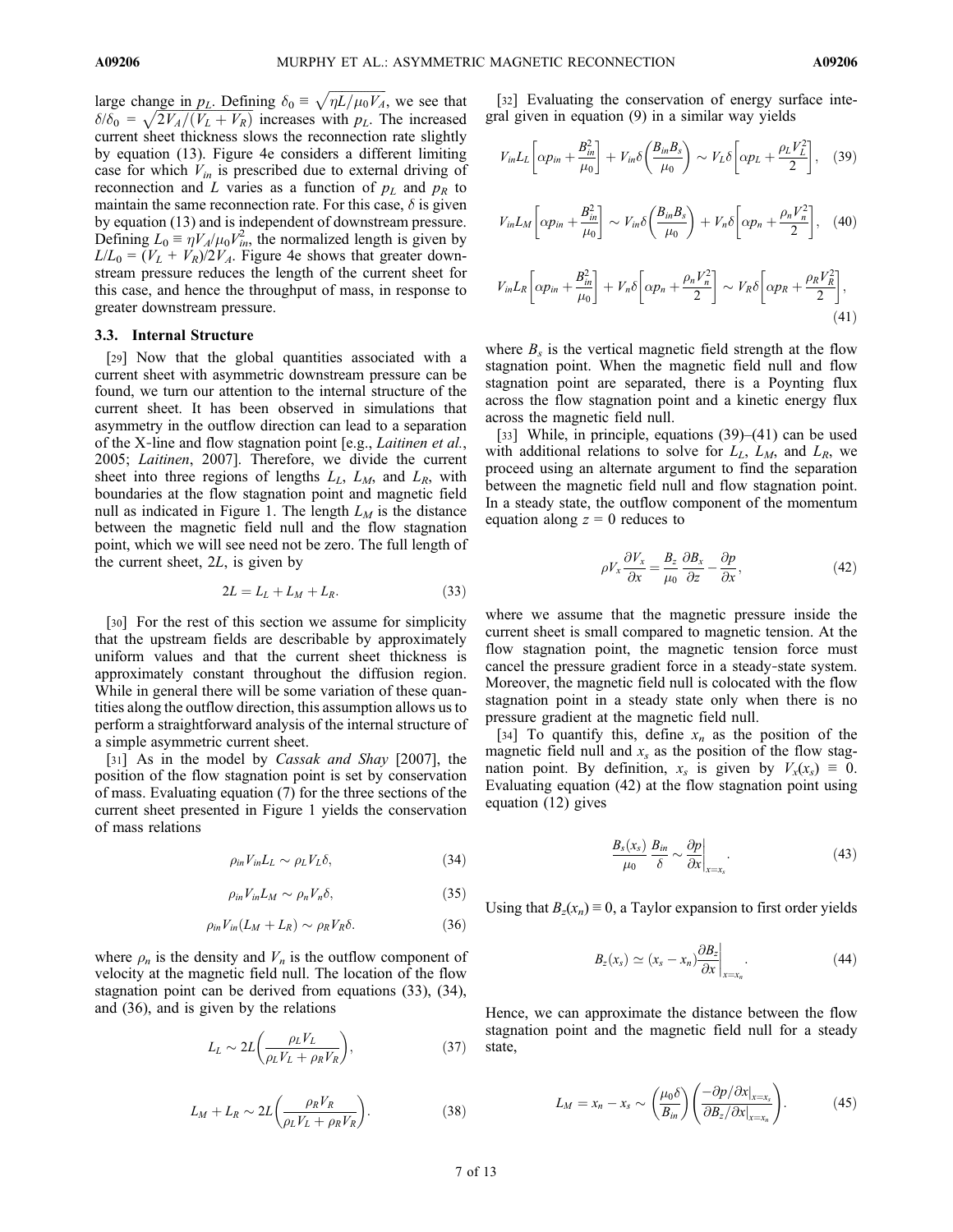#### 4. Comparison to Simulations

[35] In this section, we test the scaling relations and results derived in section 3 using resistive MHD simulations for the configuration of MRX, but with the geometry straightened from cylindrical to linear. Asymmetry in the outflow direction develops for the push mode of operation [see *Yamada et al.*, 1997, Figure 5] when one downstream wall is closer to the current sheet than the other downstream wall. The driving process in these simulations constrains the position of the reconnection layer and thus limits time‐ dependent motion of the current sheet. Except as otherwise noted, the numerical method and simulation setup are as described by Murphy and Sovinec [2008].

## 4.1. Numerical Method and Problem Setup

[36] The NIMROD code (Non-Ideal Magnetohydrodynamics with Rotation, Open Discussion) [Sovinec et al., 2004] has been successfully used to model reconnection in a variety of geometries [e.g., Hooper et al., 2005; Murphy and Sovinec, 2008; Zhu et al., 2009]. NIMROD uses a finite element expansion in the poloidal plane and, in threedimensional simulations, a Fourier representation for the out‐of‐plane direction. The system of equations solved by NIMROD for the two-dimensional simulations reported in this section are

$$
\frac{\partial \mathbf{B}}{\partial t} = -\nabla \times (\eta \mathbf{J} - \mathbf{V} \times \mathbf{B}) + \kappa_{divb} \nabla (\nabla \cdot \mathbf{B}), \tag{46}
$$

$$
\mu_0 \mathbf{J} = \nabla \times \mathbf{B},\tag{47}
$$

$$
\rho \left( \frac{\partial \mathbf{V}}{\partial t} + \mathbf{V} \cdot \nabla \mathbf{V} \right) = \mathbf{J} \times \mathbf{B} - \nabla p + \nabla \cdot \rho \nu \nabla \mathbf{V}, \qquad (48)
$$

$$
\frac{\partial n}{\partial t} + \nabla \cdot (n\mathbf{V}) = \nabla \cdot D\nabla n, \qquad (49)
$$

$$
\frac{n}{\gamma - 1} \left( \frac{\partial T}{\partial t} + \mathbf{V} \cdot \nabla T \right) = -\frac{p}{2} \nabla \cdot \mathbf{V} - \nabla \cdot \mathbf{q} + \mathcal{Q},\tag{50}
$$

where the heat source term  $Q = \eta J^2 + \nu \rho \nabla V^T \cdot \nabla V$  includes Ohmic and viscous heating, isotropic thermal conduction  $\mathbf{q} = -n\chi \nabla T$  is used,  $\nu$  is the kinematic viscosity,  $\chi$  is the thermal diffusivity, and  $D$  is an artificial number density diffusivity.

[37] The last term on the right side of equation (46) is used to control numerical divergence error. This approach is effective and accurate with high‐order finite elements [*Sovinec et al.*, 2004], and numerical convergence has been checked in the simulations reported here. The ratio of specific heats is given by  $\gamma = 5/3$ , which corresponds to  $\alpha \equiv$  $\gamma/(\gamma - 1) = 2.5$ . The resistivity is given by  $\eta/\mu_0 = 20 \text{ m}^2 \text{ s}^{-1}$ , which corresponds to a Lundquist number of  $S \sim 100$  using the half‐length of the current sheet and the immediately upstream magnetic field strength and density. The magnetic Prandtl number is given by Pm  $\equiv \nu/(\eta/\mu_0) = 0.25$ , with  $\nu = D =$  $\chi$  = 5 m<sup>2</sup> s<sup>-1</sup>. Reconnection is driven by applying an electric field on the surfaces of two flux cores which have a minor radius of 9.4 cm and are located at  $(x, z) = (0 \text{ cm}, \pm 27 \text{ cm})$ 

using the coordinate system established in section 3. In linear geometry, the flux cores are infinite cylinders. The upper and lower boundaries are at  $z = \pm 62$  cm. For one run, the downstream boundaries are at  $x = -22.5$  cm and  $x = 32.5$  cm (case A). For the other run, the downstream boundaries are at  $x = -17.5$  cm and  $x = 32.5$  cm (case B).

### 4.2. Simulation Results

[38] Next, we present results from these simulations and compare them to the model presented in this paper. A cut along  $z = 0$  from case B at 13.3  $\mu$ s is shown in Figure 5. At this time, the flow stagnation point is at  $x = 1.42$  cm and the magnetic field null is at  $x = 1.82$  cm, indicating a short separation between the two points. Over most of the simulated time the flow stagnation point is located closer to the side with the impeded outflow than the magnetic field null in qualitative agreement with equation (45). The resistive electric field dominates in the central regions of the current sheet whereas the convective electric field dominates as the outflow approaches its peak value. Magnetic pressure is not important within the current sheet.

[39] To perform quantitative comparisons with theory, the relevant quantities must be extracted from the numerical results. The full length 2L of the current sheet is taken to be the distance along  $z = 0$  between the two locations where the out-of-plane current density drops to a fraction  $f$  of its peak value, where f is either  $1/e$  or  $1/e^2$ . The thickness of the current sheet,  $\delta$ , is taken to be the distance in the z direction between the location where the out‐of‐plane current density peaks and where it falls off to f of its peak value. The values for the upstream fields are extracted from the simulation at  $z = \pm \delta$  above and below where the current density peaks. This method slightly but systematically underestimates the upstream magnetic field strength. The values for the downstream fields are taken at  $z = 0$  where the out-of-plane current density falls to f of its peak value.

[40] Comparisons between simulation and our scaling relations are shown in Figure 6, using both of the aforementioned values of  $f$  for both case A and case B. Figure 6a compares the left and right hand sides of equation (18) which approximates conservation of mass, Figure 6b compares the left and right hand sides of equation (19) regarding momentum balance, and Figure 6c compares the left and right hand sides of equation (20) which approximates conservation of energy. Verification of these scaling relations requires that the data reasonably fit a straight line through the origin. In Figures 6a–6c, we see that the left and right hand sides of each of the equations approximately fit straight lines through the origin with slopes close to unity. In Figures 6a and 6c, the slope is slightly greater than unity  $(∼1.15–1.2)$ .

[41] Comparisons between the outflow velocities extracted from simulation and calculated as roots of equation (21) are shown in Figures 7a and 7b. Because the positions (and even existence within the set of real numbers) of roots of high order polynomials can be sensitive to small changes in the coefficients [e.g., Wilkinson, 1959], modest differences between the left and right hand sides of equations (18), (19), or (20) sometimes lead to large errors in the solution for  $V_L$ and  $V_R$  or the relevant root becoming complex. Because of this property common among high order polynomials, not all of the instances considered have real roots and there is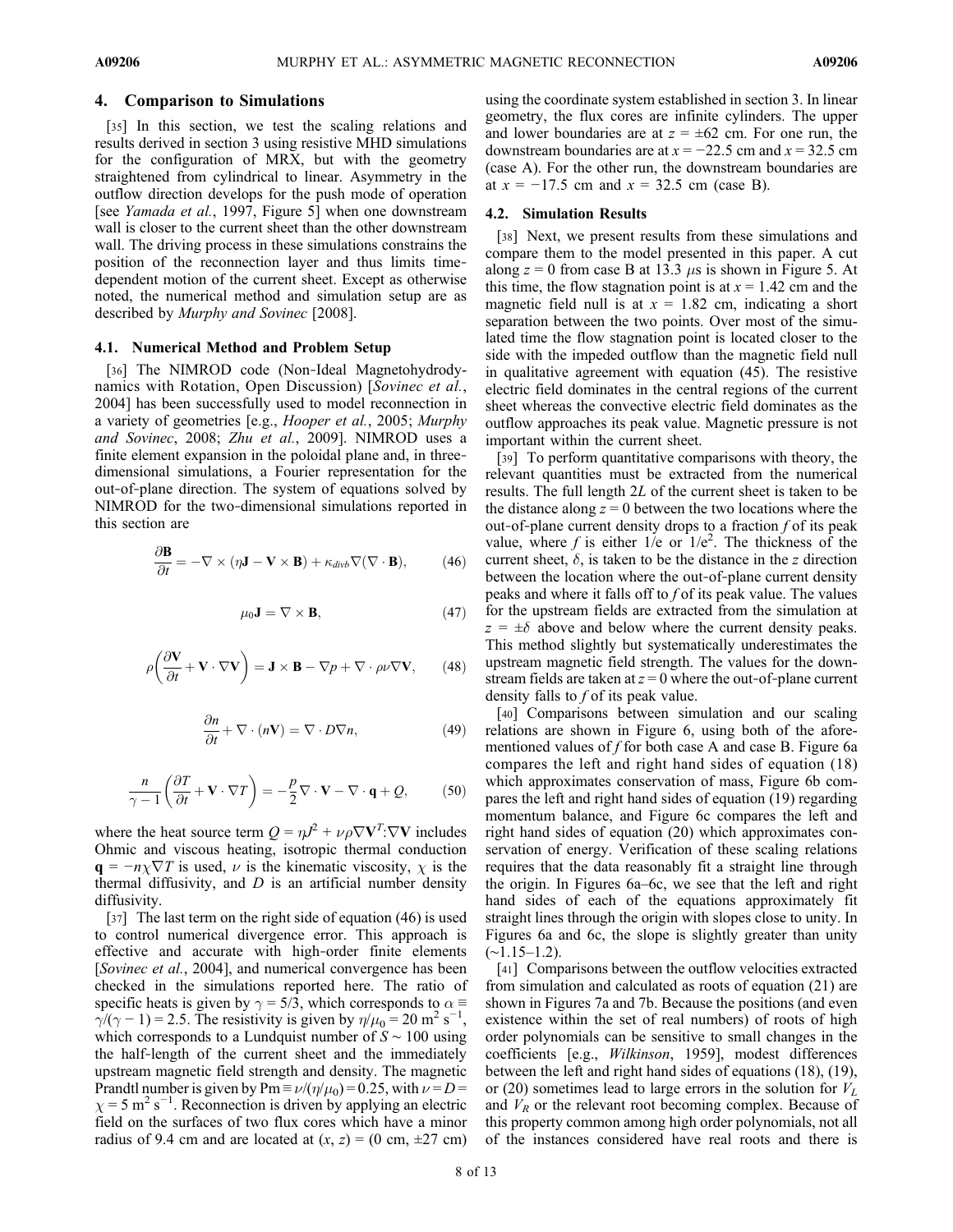

**Figure 5.** A slice in the outflow direction along  $z = 0$  of terms from (a) momentum balance and (b) electric field balance for case B at  $t = 13.3 \mu s$ . Vertical bars represent the positions of the flow stagnation point (marked 's') and the magnetic field null (marked 'n').

increased scatter in Figures 7a and 7b beyond what is seen in Figure 6. Despite this, the simulation results show reasonable agreement for instances where the roots of the polynomials are not greatly impacted by scaling factors that are not unity in equations (18), (19), and (20). The expression for the reconnection electric field strength given by equation (32) is compared against simulation in Figure 7c, showing good agreement despite a small underprediction of ∼10–20%. The positions of the flow stagnation point given by equations (37) and (38) are tested against the simulation results in Figure 8. Despite some outliers, most of the data points show a good correspondence between the model predictions and the simulation results. The scatter is primarily due to timedependent effects and the non‐uniformity of the upstream fields. However, the presence of a local pressure maximum near the flow stagnation point and magnetic field null complicates the determination of  $L_M$  for most cases because the pressure gradient varies significantly in this region; consequently, equation (45) does not reliably predict the separation between the flow stagnation point and magnetic field null for these cases.

[42] As a final check for the assumptions of this model, the surface integrals in equations  $(7)$ – $(9)$  are calculated along the current sheet boundaries using the finite element basis functions to interpolate the data. Evaluating the conservation of mass integral in equation (7) shows that the mass influx is within ∼10–25% of the mass efflux, indicating modest time‐dependence. Evaluating the conservation of energy integral given in equation (9) shows that the contribution from the term proportional to plasma pressure is the largest for both the upstream and downstream boundaries. During the early stages of reconnection the Poynting flux out of the layer is comparable to the kinetic energy efflux, but as reconnection continues to develop the Poynting flux becomes small  $(\leq 15\%)$  compared to the kinetic energy efflux. Evaluating the outflow component of the conservation of momentum integral given in equation (8) again shows that the plasma pressure term is dominant. Early in time, the downstream magnetic pressure due to the vertical magnetic field is comparable to the momentum flux out of the layer but becomes small in comparison as reconnection develops and the outflow velocities increase with time. Magnetic tension forces associated with the upstream boundaries are of the same order as the momentum flux exiting each side of the layer but are smaller than the contribution from terms proportional to pressure. The integrated tension forces towards each downstream region are symmetric to within ∼5–30% for case A, but for case B, the



Figure 6. Comparisons between the scaling relationships derived in section 3 and the simulation results. Shown in SI units are the left and right hand sides of equations  $(18)$ – $(20)$  representing scaling relations for (a) mass, (b) momentum, and (c) energy. The data points representing cases A and B are plotted in blue and red, respectively, for  $f = e^{-1}$  (diamonds) and  $f = e^{-2}$  (plus signs). The data were extracted at 9.1  $\mu$ s, 11.2  $\mu$ s, 13.3  $\mu$ s, and 15.4  $\mu$ s. The dotted line represents a one-to-one correspondence between the left and right hand sides of each scaling relation.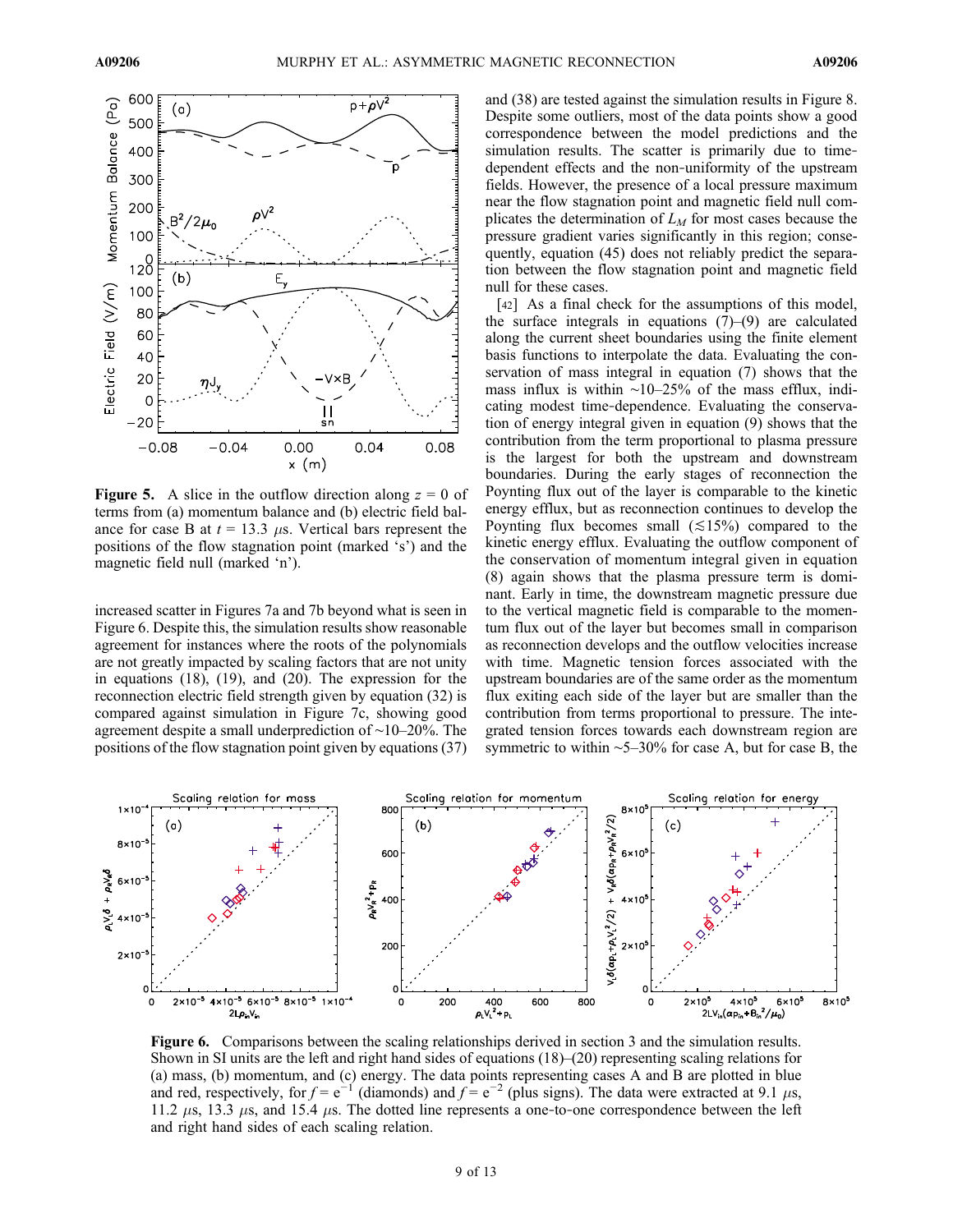

Figure 7. Comparisons between model predictions and simulation results. Shown are (a) the outflow velocity  $V_L$  compared against equation (21), (b) the outflow velocity  $V_R$  compared against equation (21), and (c) the electric field  $E_y$  compared against equation (32). The symbol usage is described in Figure 6.

total tension force directed towards the obstructing wall is ∼2–3 times larger than the total tension force directed towards positive  $x$ . Thus the full evaluation of these surface integrals shows that equations (18) and (20) representing conservation of mass and energy can be used to successfully describe the scaling of steady magnetic reconnection with asymmetry in the outflow direction. However, for modest aspect ratio current sheets such as those associated with the Earth's magnetotail or spheromak merging, contributions to tension along the boundary can be important for momentum balance in the outflow direction and need to be considered further in future work.

#### 5. Summary and Conclusions

[43] Magnetic reconnection with asymmetry in the outflow direction occurs in many systems in nature and in the laboratory, including planetary magnetotails, coronal mass ejections, flux cancellation events, laboratory reconnection experiments, astrophysical disks, and magnetized turbulence. In this paper, we perform a control volume analysis to describe long and thin current sheets with asymmetric downstream pressure and test these scalings using resistive MHD simulations of driven reconnection.

[44] In section 3, we derive a set of scaling relationships which describe steady‐state magnetic reconnection in a current sheet with asymmetry in the outflow direction without explicitly specifying the dissipation mechanism. We derive expressions for the outflow velocity for both the compressible and incompressible cases that do not directly depend on the dissipation mechanism. When resistive dissipation is assumed, we present an expression for the reconnection rate that depends on the outflow velocities from both sides of the current sheet. Together, these relations show how the outflow velocities and reconnection rate depend on a combination of upstream and downstream parameters. In the presence of asymmetric downstream pressure, it is possible to have one Alfvénic jet and one sub‐ Alfvénic jet rather than two bidirectional Alfvénic jets. The reconnection rate is greatly reduced only when outflow from both sides of the current sheet is blocked. This helps explain results by Oka et al. [2008], who found that the presence of an obstacle on one downstream side of the current sheet does not greatly impact the reconnection rate, and by Nakamura et al. [2010], who found that initial X-lines near the edges of a region of multiple X‐lines tend to win out over X‐lines in the central part of that region.

[45] In a steady state, the magnetic field null and flow stagnation point overlap only in the absence of pressure gradient forces at the magnetic field null. When there is a pressure gradient, the magnetic field null is located on the side of the flow stagnation point which allows magnetic tension to counter the non‐electromagnetic forces at the flow stagnation point. The position of the flow stagnation point can be estimated using conservation of mass when the upstream density and inflow velocity are approximately



Figure 8. The position of the flow stagnation point observed in simulation compared against the relation given by equation (37). The symbol usage is explained in Figure 6.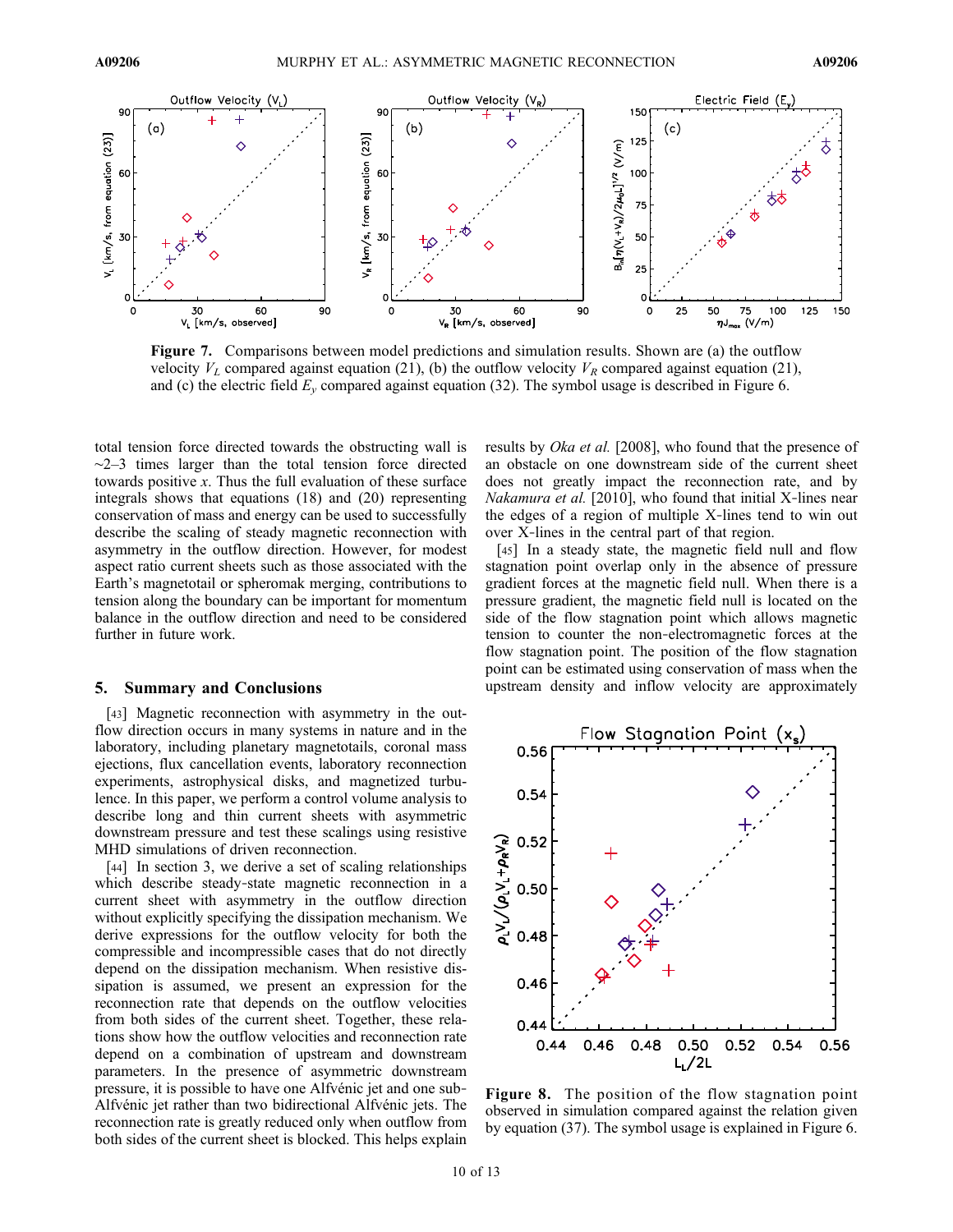uniform. The position of the magnetic field null relative to the flow stagnation point can be estimated using a Taylor expansion around the flow stagnation point.

[46] To test the scaling relations derived in this paper, we perform two‐dimensional resistive MHD simulations of driven reconnection using the setup of MRX in linear geometry. Asymmetry in the outflow direction develops because one downstream wall is closer to the current sheet than the other downstream wall. The driving mechanism of MRX constrains the current sheet position between the flux cores and limits current sheet motion. Data extracted from this test show good correspondence with the scaling relations approximating conservation of mass, momentum, and energy. The solution of equation (21) for outflow velocities shows reasonable agreement but increased scatter since the roots of high order polynomials can be sensitive to small errors in the coefficients. The reconnection electric field strength and the flow stagnation point position are well predicted by equations (32) and (37). The position of the magnetic field null is not well predicted by equation (45) due to the presence of a local pressure maximum near these two points. Exact evaluation of the integrals show that most of the assumptions of the model are reasonably met but that there is a non‐negligible contribution due to tension along the boundary of the current sheet.

[47] There are many opportunities in both nature and the laboratory to investigate the impact of asymmetry on the reconnection process. The pull mode of operation in MRX is well-suited to investigate reconnection with asymmetry in the inflow direction due to cylindrical geometry effects [Murphy and Sovinec, 2008]. However, effects related to downstream pressure may need to be incorporated into the scaling relations of *Cassak and Shay* [2007]. SSX, TS-3/4, and the push mode of operation in MRX can be used to study the impact of asymmetry in the outflow direction [e.g., Inomoto et al., 2006]. Observing reconnection with asymmetry in the outflow direction in the magnetosphere requires multiple satellites located both earthward and tailward of the reconnection site at approximately the same time. While statistical approaches are possible [e.g., Petrukovich et al., 2009], observations of a single event are not common (for a possible example, see Laitinen et al. [2007]). Remote sensing observations of solar reconnection phenomena such as flux cancellation events, chromospheric jets, solar flares, and coronal mass ejections can also be used to provide information on the effects of asymmetry in the outflow direction.

[48] The model developed in this paper assumes steady– state two-dimensional antiparallel reconnection in a current sheet with  $\delta \ll L$ . Refinements or alternatives to this analysis would benefit from the inclusion of time‐dependent effects such as current sheet motion and plasmoid formation. Of particular interest are what determines the rate of X‐line retreat as seen in simulations by *Oka et al.* [2008] and how the current sheet structure and dynamics are changed due to current sheet motion. Three‐dimensional effects have the potential to enhance the ability of plasma to exit the current sheet [e.g., Lazarian and Vishniac, 1999; Sullivan and Rogers, 2008; Shimizu et al., 2009]. Future analyses should consider the uneven contribution of magnetic tension for modest aspect ratio current sheets. This would allow the effect noted by Galsgaard et al. [2000], Galsgaard and

Roussev [2002], and Murphy and Sovinec [2008], in which asymmetric outflow develops because the X-point is displaced towards one end of the current sheet, to be quantified.

[49] **Acknowledgments.** The authors thank Ellen Zweibel, Jennifer Stone, Michiaki Inomoto, John Raymond, Ping Zhu, Yi‐Min Huang, Michael Shay, Clare Parnell, Dmitri Uzdensky, Mitsuo Oka, Joseph Cassinelli, Richard Townsend, K. Tabetha Hole, John Everett, Seth Dorfman, and Samuel Friedman for useful discussions. N. A. M. and C. R. S. acknowledge support from NSF grant PHY‐0821899 through the Center for Magnetic Self‐Organization in Laboratory and Astrophysical Plasmas. N. A. M. acknowledges additional support from NASA grant NNX09AB17G to the Smithsonian Astrophysical Observatory. P. A. C. acknowledges support from NSF grant PHY‐0902479. This research has benefited from

use of NASA's Astrophysics Data System Bibliographic Services. [50] Philippa Browning thanks Terry Forbes and Clare Parnell for their assistance in evaluating this paper.

#### References

- Aurass, H., B. Vršnak, and G. Mann (2002), Shock‐excited radio burst from reconnection outflow jet?, Astron. Astrophys., 384, 273–281, doi:10.1051/0004-6361:20011735.
- Aurass, H., F. Landini, and G. Poletto (2009), Coronal current sheet signatures during the 17 May 2002 CME-flare, Astron. Astrophys., 506, 901–911, doi:10.1051/0004-6361/200912229.
- Bemporad, A. (2008), Spectroscopic detection of turbulence in post‐CME current sheets, Astrophys. J., 689, 572–584, doi:10.1086/592377.
- Bemporad, A., G. Poletto, S. T. Suess, Y. Ko, N. A. Schwadron, H. A. Elliott, and J. C. Raymond (2006), Current sheet evolution in the aftermath of a CME event, Astrophys. J., 638, 1110–1128, doi:10.1086/ 497529.
- Birn, J., and M. Hesse (2009), Reconnection in substorms and solar flares: Analogies and differences, Ann. Geophys., 27, 1067–1078.
- Birn, J., M. Hesse, and K. Schindler (1996), MHD simulations of magnetotail dynamics, J. Geophys. Res., 101, 12,939–12,954, doi:10.1029/ 96JA00611.
- Birn, J., J. E. Borovsky, and M. Hesse (2008), Properties of asymmetric magnetic reconnection, *Phys. Plasmas*, 15(3), 032101, doi:10.1063/ 1.2888491.
- Borovsky, J. E., and M. Hesse (2007), The reconnection of magnetic fields between plasmas with different densities: Scaling relations, Phys. Plasmas,  $14(10)$ , 102309, doi:10.1063/1.2772619.
- Borovsky, J. E., M. Hesse, J. Birn, and M. M. Kuznetsova (2008), What determines the reconnection rate at the dayside magnetosphere?, J. Geophys. Res., 113, A07210, doi:10.1029/2007JA012645.
- Brown, M. R., C. D. Cothran, and J. Fung (2006), Two fluid effects on three‐dimensional reconnection in the Swarthmore Spheromak Experiment with comparisons to space data, Phys. Plasmas, 13(5), 056503, doi:10.1063/1.2180729.
- Cassak, P. A., and M. A. Shay (2007), Scaling of asymmetric magnetic reconnection: General theory and collisional simulations, Phys. Plasmas, 14(10), 102114, doi:10.1063/1.2795630.
- Cassak, P. A., and M. A. Shay (2008), Scaling of asymmetric Hall magnetic reconnection, Geophys. Res. Lett., 35, L19102, doi:10.1029/ 2008GL035268.
- Cassak, P. A., and M. A. Shay (2009), Structure of the dissipation region in fluid simulations of asymmetric magnetic reconnection, Phys. Plasmas, 16, 055704, doi:10.1063/1.3086867.
- Cassinelli, J. P., J. C. Brown, M. Maheswaran, N. A. Miller, and D. C. Telfer (2002), A magnetically torqued disk model for Be stars, Astrophys. J., 578, 951–966, doi:10.1086/342654.
- Chae, J., Y.‐J. Moon, and S.‐Y. Park (2003), Observational tests of chromospheric magnetic reconnection, *J. Korean Astron. Soc.*, 36, S13–S20.
- Chen, L.‐J., et al. (2009), Multispacecraft observations of the electron current sheet, neighboring magnetic islands, and electron acceleration during magnetotail reconnection, Phys. Plasmas, 16(5), 056501, doi:10.1063/1.3112744.
- Chen, P. F., K. Shibata, D. H. Brooks, and H. Isobe (2004), A reexamination of the evidence for reconnection inflow, Astrophys. J. Lett., 602, L61–L64, doi:10.1086/382479.
- Ciaravella, A., and J. C. Raymond (2008), The current sheet associated with the 2003 November 4 coronal mass ejection: Density, temperature, thickness, and line width, Astrophys. J., 686, 1372–1382, doi:10.1086/ 590655.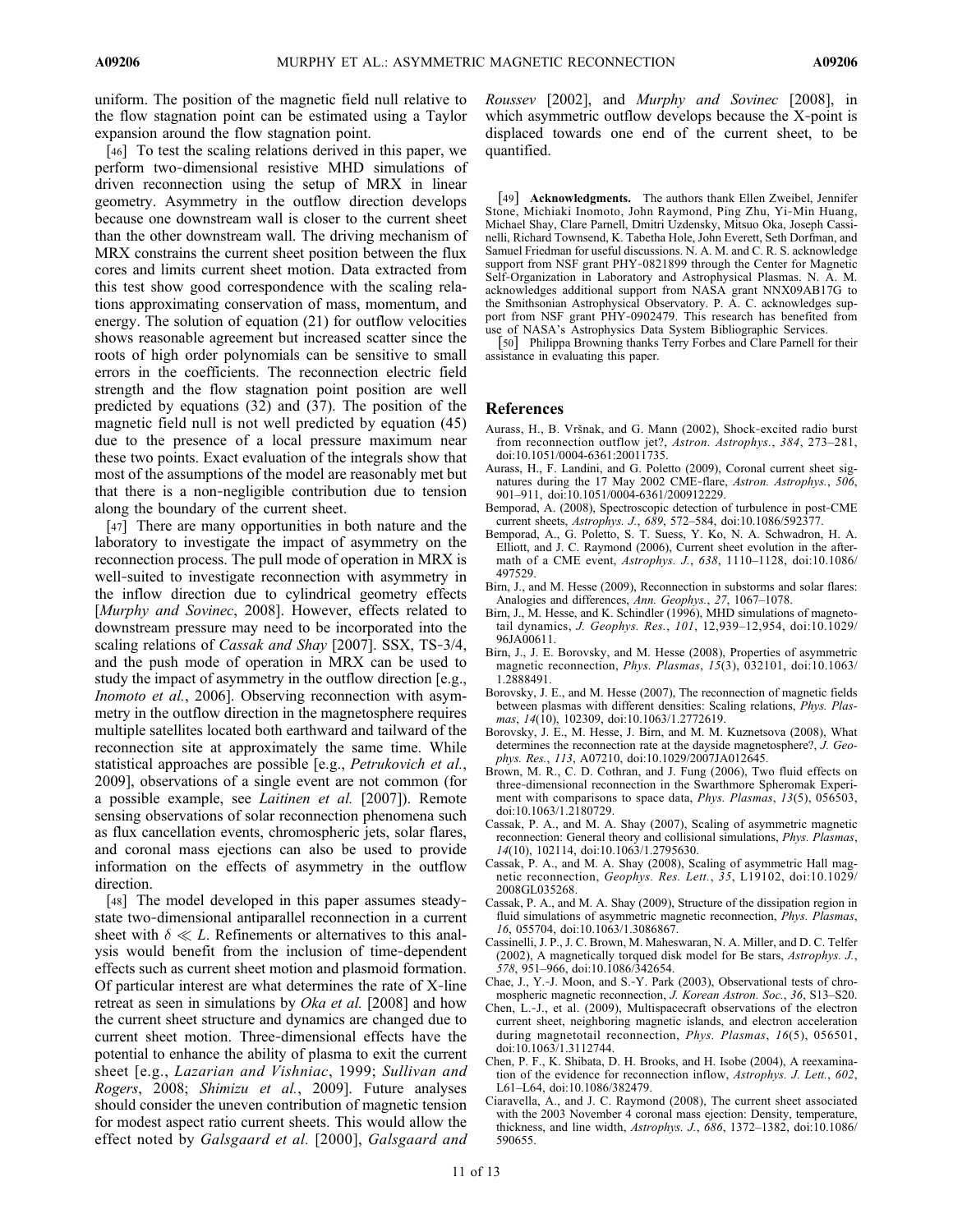- Ciaravella, A., J. C. Raymond, J. Li, P. Reiser, L. D. Gardner, Y. Ko, and S. Fineschi (2002), Elemental abundances and post-coronal mass ejection current sheet in a very hot active region, Astrophys. J., 575, 1116–1130, doi:10.1086/341473.
- Cothran, C. D., A. Falk, A. Fefferman, M. Landreman, M. R. Brown, and M. J. Schaffer (2003), Spheromak merging and field reversed configuration formation at the Swarthmore Spheromak Experiment, Phys. Plasmas, 10, 1748-1754, doi:10.1063/1.1564084.
- Ding, J. Y., M. S. Madjarska, J. G. Doyle, and Q. M. Lu (2010), Chromospheric magnetic reconnection caused by photospheric flux emergence: Implications for jet-like events formation, Astron. Astrophys., 510, A111, doi:10.1051/0004-6361/200913101.
- Drake, J. F., M. Swisdak, H. Che, and M. A. Shay (2006), Electron acceleration from contracting magnetic islands during reconnection, Nature, 443, 553–556, doi:10.1038/nature05116.
- Eriksson, S., et al. (2009), Asymmetric shear flow effects on magnetic field configuration within oppositely directed solar wind reconnection exhausts, J. Geophys. Res., 114, A07103, doi:10.1029/2008JA013990.
- Galsgaard, K., and I. Roussev (2002), Magnetic reconnection in 2D stratified atmospheres. I. Dynamical consequences, Astron. Astrophys., 383, 685–696, doi:10.1051/0004-6361:20011733.
- Galsgaard, K., C. E. Parnell, and J. Blaizot (2000), Elementary heating events—Magnetic interactions between two flux sources, Astron. Astrophys., 362, 395–405.
- Goedbloed, J. P., and S. Poedts (2004), Principles of Magnetohydrodynamics, Cambridge Univ. Press, Cambridge, U. K.
- Gontikakis, C., V. Archontis, and K. Tsinganos (2009), Observations and 3D MHD simulations of a solar active region jet, Astron. Astrophys., 506, L45–L48, doi:10.1051/0004-6361/200913026.
- Hesse, M., and K. Schindler (2001), The onset of magnetic reconnection in the magnetotail, Earth Planets Space, 53, 645–653.
- Hesse, M., J. Birn, D. N. Baker, and J. A. Slavin (1996), MHD simulations of the transition of magnetic reconnection from closed to open field lines, J. Geophys. Res., 101, 10,805–10,816, doi:10.1029/95JA02857.
- Hooper, E. B., T. A. Kopriva, B. I. Cohen, D. N. Hill, H. S. McLean, R. D. Wood, S. Woodruff, and C. R. Sovinec (2005), Magnetic reconnection during flux conversion in a driven spheromak, Phys. Plasmas, 12(9), 092503, doi:10.1063/1.2040207.
- Innes, D. E., B. Inhester, W. I. Axford, and K. Willhelm (1997), Bidirectional plasma jets produced by magnetic reconnection on the Sun, Nature, 386, 811–813, doi:10.1038/386811a0.
- Inomoto, M., S. P. Gerhardt, M. Yamada, H. Ji, E. Belova, A. Kuritsyn, and Y. Ren (2006), Coupling between global geometry and the local Hall effect leading to reconnection-layer symmetry breaking, Phys. Rev. Lett., 97(13), 135002, doi:10.1103/PhysRevLett.97.135002.
- Kiehas, S. A., V. S. Semenov, I. V. Kubyshkin, Y. V. Tolstykh, T. Penz, and H. K. Biernat (2007), Effects of a moving X‐line in a time‐dependent reconnection model, Ann. Geophys., 25, 293-302.
- Kiehas, S., et al. (2009), First application of a Petschek‐type reconnection model with time‐varying reconnection rate to THEMIS observations, J. Geophys. Res., 114, A00C20, doi:10.1029/2008JA013528.
- Ko, Y., J. C. Raymond, J. Lin, G. Lawrence, J. Li, and A. Fludra (2003), Dynamical and physical properties of a post‐coronal mass ejection current sheet, Astrophys. J., 594, 1068–1084, doi:10.1086/376982.
- Kopp, R. A., and G. W. Pneuman (1976), Magnetic reconnection in the corona and the loop prominence phenomenon, Sol. Phys., 50, 85–98, doi:10.1007/BF00206193.
- Kuznetsova, M. M., M. Hesse, L. Rastätter, A. Taktakishvili, G. Toth, D. L. De Zeeuw, A. Ridley, and T. I. Gombosi (2007), Multiscale modeling of magnetospheric reconnection, J. Geophys. Res., 112, A10210, doi:10.1029/2007JA012316.
- La Belle-Hamer, A. L., A. Otto, and L. C. Lee (1995), Magnetic reconnection in the presence of sheared flow and density asymmetry: Applications to the Earth's magnetopause, J. Geophys. Res., 100(A7), 11,875–11,890.
- Laitinen, T. V. (2007), Rekonnektio Maan Magnetosfäärissä, Ph.D. thesis, Finn. Meteorol. Inst., Helsinki.
- Laitinen, T. V., T. I. Pulkkinen, M. Palmroth, P. Janhunen, and H. E. J. Koskinen (2005), The magnetotail reconnection region in a global MHD simulation, Ann. Geophys., 23, 3753–3764.
- Laitinen, T. V., R. Nakamura, A. Runov, H. Rème, and E. A. Lucek (2007), Global and local disturbances in the magnetotail during reconnection, Ann. Geophys., 25, 1025–1035.
- Lazarian, A., and E. T. Vishniac (1999), Reconnection in a weakly stochastic field, Astrophys. J., 517, 700–718, doi:10.1086/307233.
- Lee, L. C., and Z. F. Fu (1986), Multiple X line reconnection: 1. A criterion for the transition from a single X line to a multiple X line reconnection, J. Geophys. Res., 91, 6807–6815, doi:10.1029/JA091iA06p06807.
- Lin, J., and T. G. Forbes (2000), Effects of reconnection on the coronal mass ejection process, J. Geophys. Res., 105, 2375–2392, doi:10.1029/ 1999JA900477.
- Lin, J., J. Li, T. G. Forbes, Y. Ko, J. C. Raymond, and A. Vourlidas (2007), Features and properties of coronal mass ejection/flare current sheets, Astrophys. J. Lett., 658, L123–L126, doi:10.1086/515568.
- Lin, J., S. R. Cranmer, and C. J. Farrugia (2008), Plasmoids in reconnecting current sheets: Solar and terrestrial contexts compared, J. Geophys. Res., 113, A11107, doi:10.1029/2008JA013409.
- Lin, J., J. Li, Y. Ko, and J. C. Raymond (2009), Investigation of thickness and electrical resistivity of the current sheets in solar eruptions, Astrophys. J., 693, 1666–1677, doi:10.1088/0004-637X/693/2/1666.
- Lin, Y., X. Y. Wang, M. R. Brown, M. J. Schaffer, and C. D. Cothran (2008), Modeling Swarthmore spheromak reconnection experiment using hybrid code, Plasma Phys. Controlled Fusion, 50(7), 074012, doi:10.1088/0741-3335/50/7/074012.
- Litvinenko, Y. E. (1999), Photospheric magnetic reconnection and canceling magnetic features on the Sun, Astrophys. J., 515, 435–440, doi:10.1086/ 307001.
- Litvinenko, Y. E., and J. Chae (2009), Signatures of Sweet‐Parker magnetic reconnection in the solar chromosphere, Astron. Astrophys., 495, 953–957, doi:10.1051/0004-6361:200811034.
- Liu, W., T. E. Berger, A. M. Title, and T. D. Tarbell (2009), An intriguing chromospheric jet observed by Hinode: Fine structure kinematics and evidence of unwinding twists, Astrophys. J. Lett., 707, L37–L41.
- Lui, A. T. Y., H. E. Spence, and D. P. Stern (1994), Empirical modeling of the quiet time nightside magnetosphere, J. Geophys. Res., 99, 151–157.
- Martin, S. F., S. H. B. Livi, and J. Wang (1985), The cancellation of magnetic flux. II—In a decaying active region, Aust. J. Phys., 38, 929–959.
- Mozer, F. S., and P. L. Pritchett (2009), Regions associated with electron physics in asymmetric magnetic field reconnection, Geophys. Res. Lett., 36, L07102, doi:10.1029/2009GL037463.
- Mozer, F. S., V. Angelopoulos, J. Bonnell, K. H. Glassmeier, and J. P. McFadden (2008), THEMIS observations of modified Hall fields in asymmetric magnetic field reconnection, Geophys. Res. Lett., 35, L17S04, doi:10.1029/2007GL033033.
- Murphy, N. A. (2009), Simulation and analysis of magnetic reconnection in a laboratory plasma astrophysics experiment, Ph.D. thesis, Univ. of Wisc.–Madison, Madison.
- Murphy, N. A., and C. R. Sovinec (2008), Global axisymmetric simulations of two‐fluid reconnection in an experimentally relevent geometry, Phys. Plasmas, 15, 042313, doi:10.1063/1.2904600.
- Nakajima, R. (1985), The circumstellar gas of Sigma Orionis E, Astrophys. Space Sci., 116, 285-297, doi:10.1007/BF00653783.
- Nakamura, M., and M. Scholer (2000), Structure of the magnetopause reconnection layer and of flux transfer events: Ion kinetic effects, J. Geophys. Res., 105, 23,179–23,192, doi:10.1029/2000JA900101.
- Nakamura, T. K. M., M. Fujimoto, and H. Sekiya (2010), Interaction of multiple magnetic islands in a long current sheet: Two‐fluid simulations, Geophys. Res. Lett., 37, L02103, doi:10.1029/2009GL041858.
- Øieroset, M., T. D. Phan, and M. Fujimoto (2004), Wind observations of asymmetric magnetic reconnection in the distant magnetotail, Geophys. Res. Lett., 31, L12801, doi:10.1029/2004GL019958.
- Oka, M., M. Fujimoto, T. K. M. Nakamura, I. Shinohara, and K. Nishikawa (2008), Magnetic reconnection by a self-retreating X line, Phys. Rev. Lett., 101, 205004, doi:10.1103/PhysRevLett.101.205004.
- Ono, Y., A. Morita, M. Katsurai, and M. Yamada (1993), Experimental investigation of three‐dimensional magnetic reconnection by use of two colliding spheromaks, Phys. Fluids B, 5, 3691–3701, doi:10.1063/ 1.860840.
- Owen, C. J., and S. W. H. Cowley (1987a), Simple models of timedependent reconnection in a collision‐free plasma with an application to substorms in the geomagnetic tail, *Planet. Space Sci.*, 35, 451–466, doi:10.1016/0032-0633(87)90102-4.
- Owen, C. J., and S. W. H. Cowley (1987b), A note on current sheet stress balance in the geomagnetic tail for asymmetrical tail lobe plasma conditions, Planet. Space Sci., 35, 467–474, doi:10.1016/0032-0633(87) 90103-6.
- Parker, E. N. (1957), Sweet's mechanism for merging magnetic fields in conducting fluids, J. Geophys. Res., 62, 509–520.
- Parker, E. N. (1963), The solar‐flare phenomenon and the theory of reconnection and annihiliation of magnetic fields, Astrophys. J. Suppl., 8, 177–211, doi:10.1086/190087.
- Petrukovich, A. A., W. Baumjohann, R. Nakamura, and H. Rème (2009), Tailward and earthward flow onsets observed by Cluster in a thin current sheet, J. Geophys. Res., 114, A09203, doi:10.1029/2009JA014064.
- Priest, E., and T. Forbes (2000), Magnetic Reconnection, Cambridge Univ. Press, Cambridge, U. K.